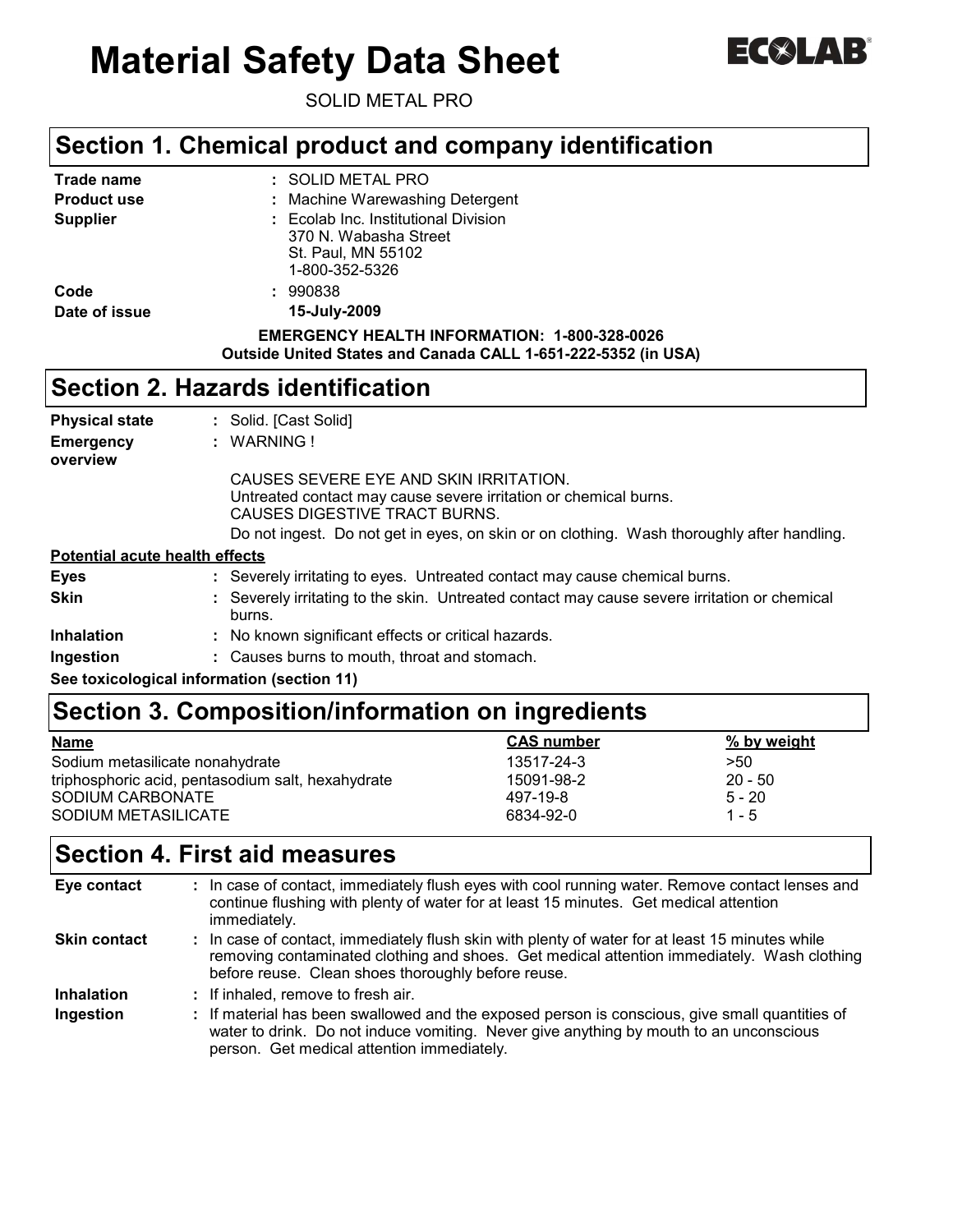#### **Section 5. Fire-fighting measures**

| <b>Flash point</b>                                 | $: > 100^{\circ}$ C<br>Product does not support combustion.                                                                                                                                                        |
|----------------------------------------------------|--------------------------------------------------------------------------------------------------------------------------------------------------------------------------------------------------------------------|
| <b>Hazardous thermal</b><br>decomposition products | : Decomposition products may include the following materials:<br>carbon dioxide<br>carbon monoxide<br>phosphorus oxides<br>metal oxide/oxides                                                                      |
| Fire-fighting media and<br>instructions            | : Use an extinguishing agent suitable for the surrounding fire.                                                                                                                                                    |
|                                                    | Dike area of fire to prevent runoff.                                                                                                                                                                               |
| Special protective equipment<br>for fire-fighters  | No specific fire or explosion hazard.<br>Fire-fighters should wear appropriate protective equipment and self-contained<br>breathing apparatus (SCBA) with a full face-piece operated in positive pressure<br>mode. |

#### **Section 6. Accidental release measures**

| Personal<br>precautions      | : Immediately contact emergency personnel. Stop leak if without risk. Use suitable protective<br>equipment. Keep unnecessary personnel away. Do not touch or walk through spilled material.                                     |
|------------------------------|---------------------------------------------------------------------------------------------------------------------------------------------------------------------------------------------------------------------------------|
| Environmental<br>precautions | : Avoid dispersal of spilled material and runoff and contact with soil, waterways, drains and<br>sewers. Inform the relevant authorities if the product has caused environmental pollution<br>(sewers, waterways, soil or air). |
| Methods for<br>cleaning up   | : If emergency personnel are unavailable, vacuum or carefully scoop up spilled material and<br>place in an appropriate container for disposal.                                                                                  |

### **Section 7. Handling and storage**

: Keep out of reach of children. Keep container in a cool, well-ventilated area. Keep container tightly closed. Do not ingest. Do not get in eyes, on skin, or on clothing. Do not breathe dust. Wash **:** thoroughly after handling. **Handling Storage** Do not store above the following temperature: 40°C

#### **Section 8. Exposure controls/personal protection**

**Engineering measures :**Good general ventilation should be sufficient to control worker exposure to airborne contaminants.

#### **Personal protection :**

- Due to the form and packaging of the product, no protective equipment is needed under normal **:** use conditions. **Eyes Hands** : Due to the form and packaging of the product, no protective equipment is needed under normal use conditions.
- Due to the form and packaging of the product, no protective equipment is needed under normal **:** use conditions. **Skin**
- A respirator is not needed under normal and intended conditions of product use. **: Respiratory**

**Consult local authorities for acceptable exposure limits.**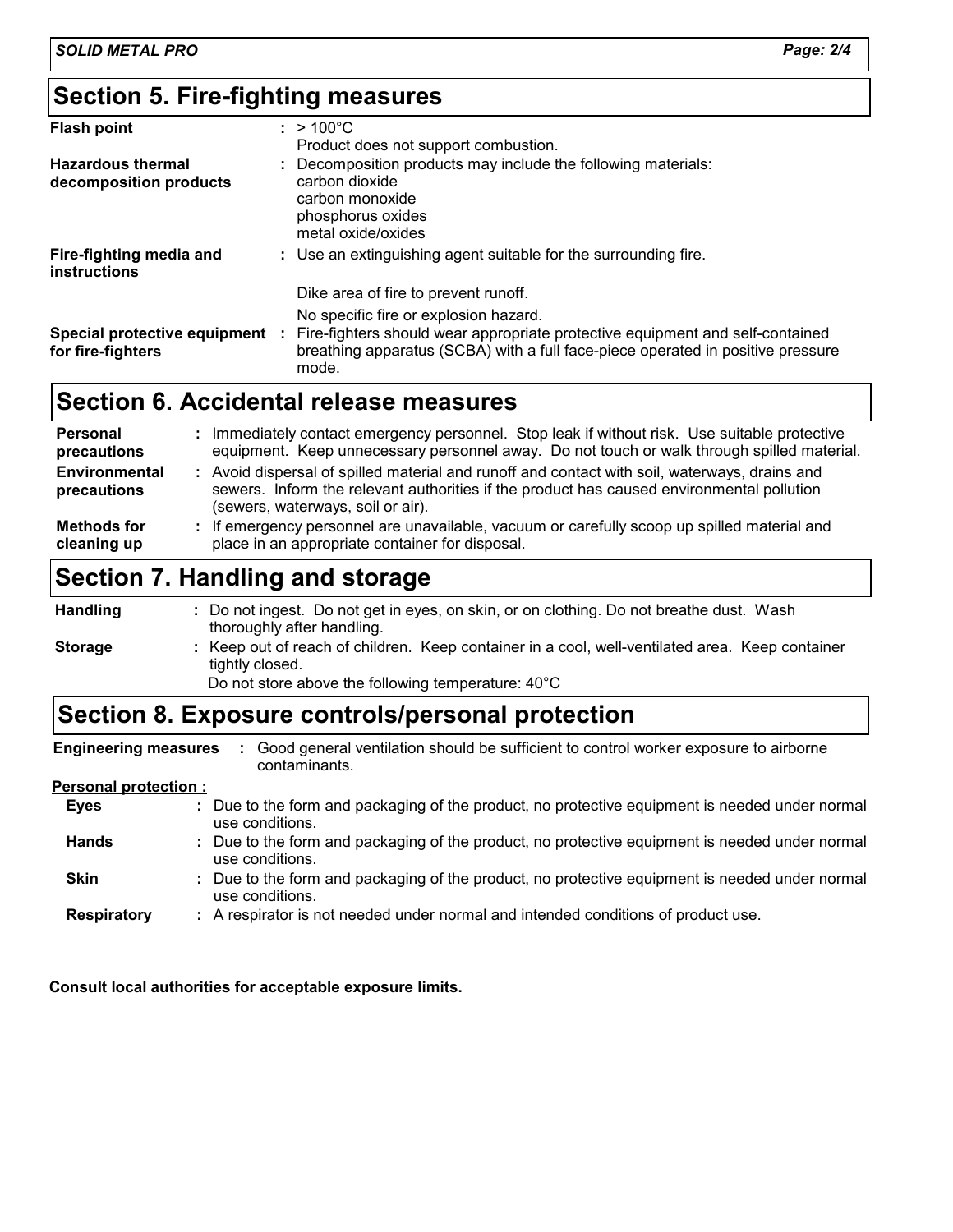#### **Section 9. Physical and chemical properties**

| <b>Physical state</b>               | : Solid. [Cast Solid]                                                      |
|-------------------------------------|----------------------------------------------------------------------------|
| Color                               | $\therefore$ Blue. [Light]                                                 |
| Odor                                | : Odorless.                                                                |
| pH                                  | : 12.1 [Conc. (% w/w): 1%]                                                 |
| <b>Dispersibility</b><br>properties | : Easily dispersible in the following materials: cold water and hot water. |
| <b>Solubility</b>                   | : Easily soluble in the following materials: cold water and hot water.     |

#### **Section 10. Stability and reactivity**

| <b>Stability</b>                           | : The product is stable. Under normal conditions of storage and use, hazardous<br>polymerization will not occur.                                                             |
|--------------------------------------------|------------------------------------------------------------------------------------------------------------------------------------------------------------------------------|
| Reactivity                                 | : Highly reactive or incompatible with the following materials: acids.<br>Slightly reactive or incompatible with the following materials: organic materials and<br>moisture. |
| <b>Hazardous decomposition</b><br>products | : Under normal conditions of storage and use, hazardous decomposition products<br>should not be produced.                                                                    |
|                                            | Hazardous polymerization : Under normal conditions of storage and use, hazardous polymerization will not occur.                                                              |

### **Section 11. Toxicological information**

#### **Potential acute health effects**

| <b>Eyes</b>       | : Severely irritating to eyes. Untreated contact may cause chemical burns.                             |
|-------------------|--------------------------------------------------------------------------------------------------------|
| <b>Skin</b>       | : Severely irritating to the skin. Untreated contact may cause severe irritation or chemical<br>burns. |
| <b>Inhalation</b> | : No known significant effects or critical hazards.                                                    |
| Ingestion         | : Causes burns to mouth, throat and stomach.                                                           |

#### **Section 12. Ecological information**

#### **Ecotoxicity data :** Not reported

#### **Section 13. Disposal considerations**

The generation of waste should be avoided or minimized wherever possible. Avoid dispersal of **:** spilled material and runoff and contact with soil, waterways, drains and sewers. Disposal of this product, solutions and any by-products should at all times comply with the requirements of environmental protection and waste disposal legislation and any regional local authority requirements. **Waste disposal**

**Consult your local or regional authorities.**

#### **Section 14. Transport information**

**Certain shipping modes or package sizes may have exceptions from the transport regulations. The classification provided may not reflect those exceptions and may not apply to all shipping modes or package sizes.**

**UN Classification**

| UN number            | UN3253                  |
|----------------------|-------------------------|
| Proper shipping name | DISODIUM TRIOXOSILICATE |
| <b>Class</b>         |                         |
| <b>Packing group</b> | Ш                       |

See shipping documents for specific transportation information.